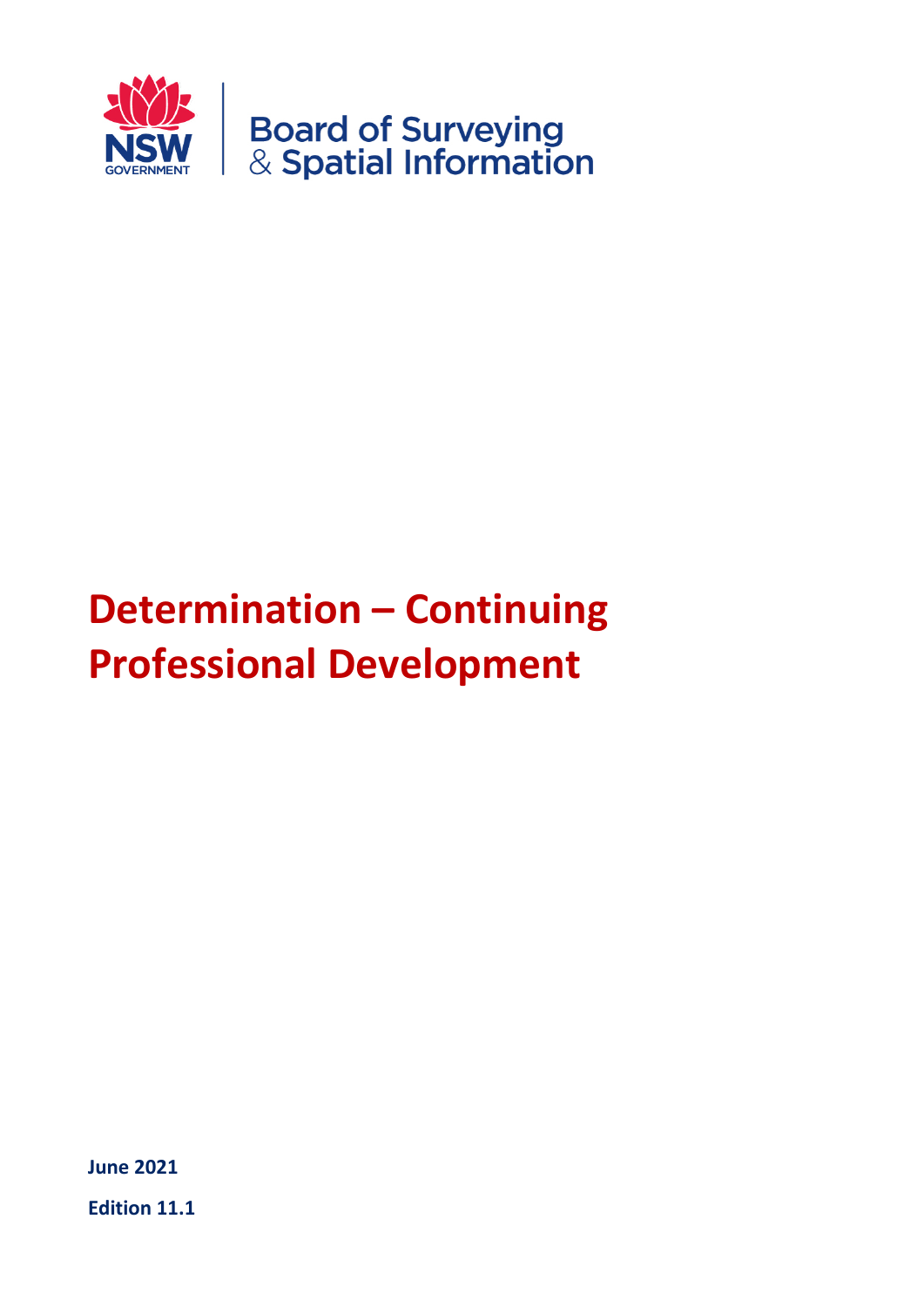#### **Title:**

Determination – Continuing Professional Development

#### **Published by:**

Board of Surveying and Spatial Information

346 Panorama Avenue Bathurst NSW 2795

T: (02) 6332 8238

[www.bossi.nsw.gov.au](http://www.bossi.nsw.gov.au/)

#### **Copyright:**



© Crown in right of New South Wales through the Board of Surveying and Spatial Information 2020.

This copyright work is licensed under a Creative Commons Australia Attribution 4.0 licence, [http://creativecommons.org.au](http://creativecommons.org.au/)

Any enquiries relating to the policy may be address to the Board of Surveying and Spatial Information at [bossi@customerservice.nsw.gov.au](mailto:bossi@customerservice.nsw.gov.au)

#### **Disclaimer:**

This information is correct at the date of publication; changes after the time of publication may impact upon the accuracy of the material. Any enquiries relating to this publication may be addressed to the BOSSI Secretariat [bossi@customerservice.nsw.gov.au](mailto:bossi@customerservice.nsw.gov.au)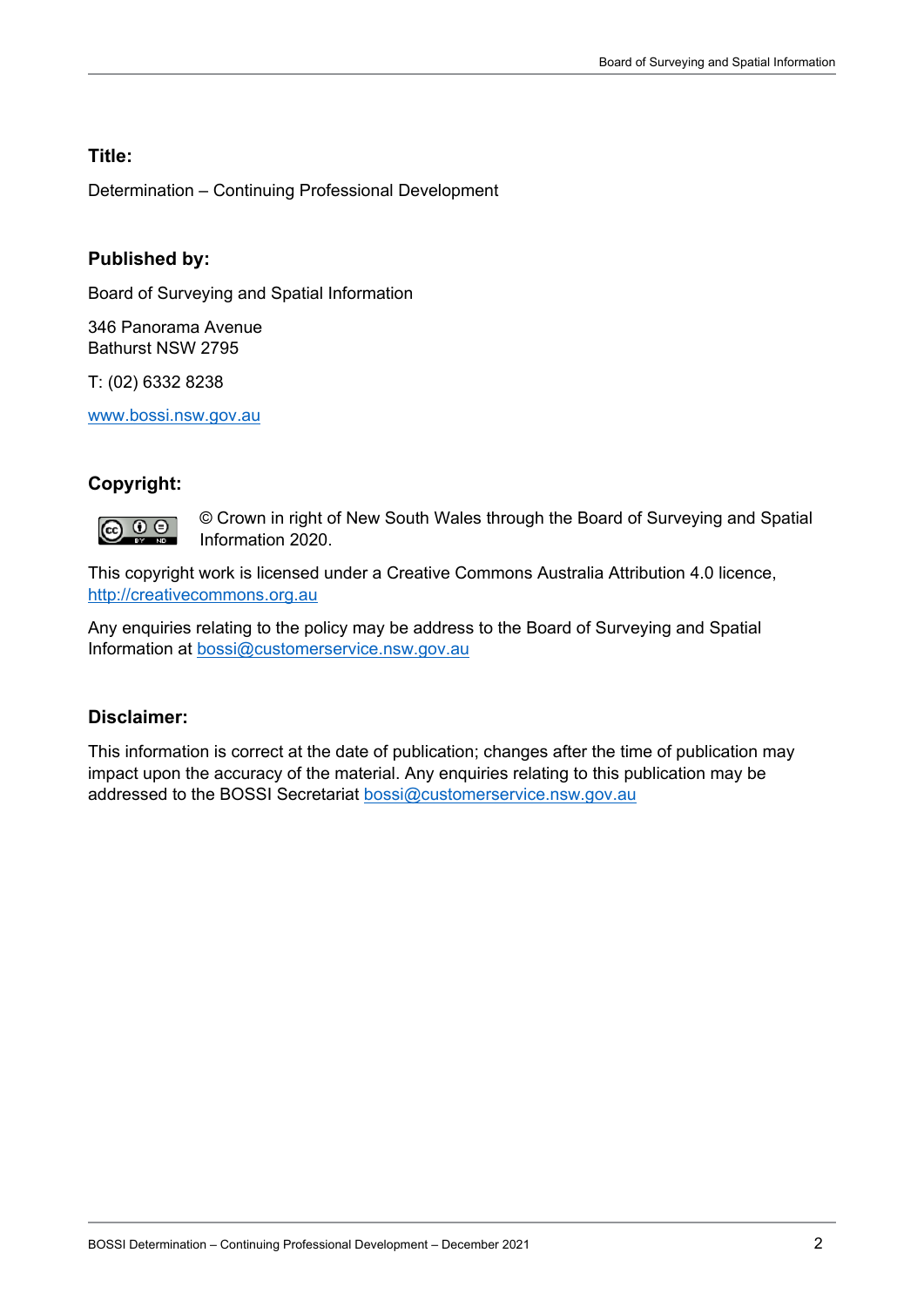# **Document summary**

#### **Document control**

| <b>Document Details</b> |                                            |  |  |
|-------------------------|--------------------------------------------|--|--|
| <b>Status</b>           | Approved and Published                     |  |  |
| Edition                 | 11.1                                       |  |  |
| Date                    | December 2021                              |  |  |
| Author                  | <b>CPD Committee</b>                       |  |  |
| Owner                   | Board of Surveying and Spatial Information |  |  |

## **Change history and approval**

| <b>Edition</b> | <b>Date</b>      | Authorised by          | <b>Change details</b>                                                                                               |  |
|----------------|------------------|------------------------|---------------------------------------------------------------------------------------------------------------------|--|
| 3              | August 2012      | <b>BOSSI Registrar</b> |                                                                                                                     |  |
| 4              | November 2012    | <b>BOSSI Registrar</b> | Legislation                                                                                                         |  |
| 5              | August 2013      | <b>BOSSI Registrar</b> | New design                                                                                                          |  |
| 6              | February 2015    | <b>BOSSI</b>           | Section 4.1                                                                                                         |  |
| $\overline{7}$ | May 2015         | <b>BOSSI</b>           | Various amendments                                                                                                  |  |
| 7.1            | May 2016         | <b>BOSSI</b>           | New dot point page 8                                                                                                |  |
| 8              | February 2017    | <b>BOSSI</b>           | Various amendments                                                                                                  |  |
| 9              | November 2017    | <b>BOSSI</b>           | Various amendments                                                                                                  |  |
| 9.1            | February 2018    | <b>BOSSI</b>           | New definitions - Section 3                                                                                         |  |
| 9.2            | February 2019    | <b>BOSSI</b>           | APAS, careers, webinars, CPD summary<br>reports, 100% audit, evidence                                               |  |
| 10             | February 2020    | <b>BOSSI</b>           | Summary report supplied on renewal,<br>webinar change, supervising surveyor<br>changes, conditional compliance form |  |
| 10.1           | May 2020         | <b>BOSSI</b>           | Section 4.1 - professional volunteering<br>activities revised, and Section 4.3 amended                              |  |
| 10.2           | September 2020   | <b>BOSSI</b>           | Section 3 - additional list of cadastral and<br>survey practice matters<br>Section 4.2 - webinars amended           |  |
| 10.3           | December 2020    | <b>BOSSI</b>           | Statutory Declaration changed to signed<br>declaration                                                              |  |
| 11             | <b>June 2021</b> | <b>BOSSI</b>           | Various minor amendments, significant<br>amendment to Section 4.2 CPD Delivery<br>Methods                           |  |
| 11.1           | December 2021    | <b>BOSSI</b>           | Minimum CPD Point allocation amendments                                                                             |  |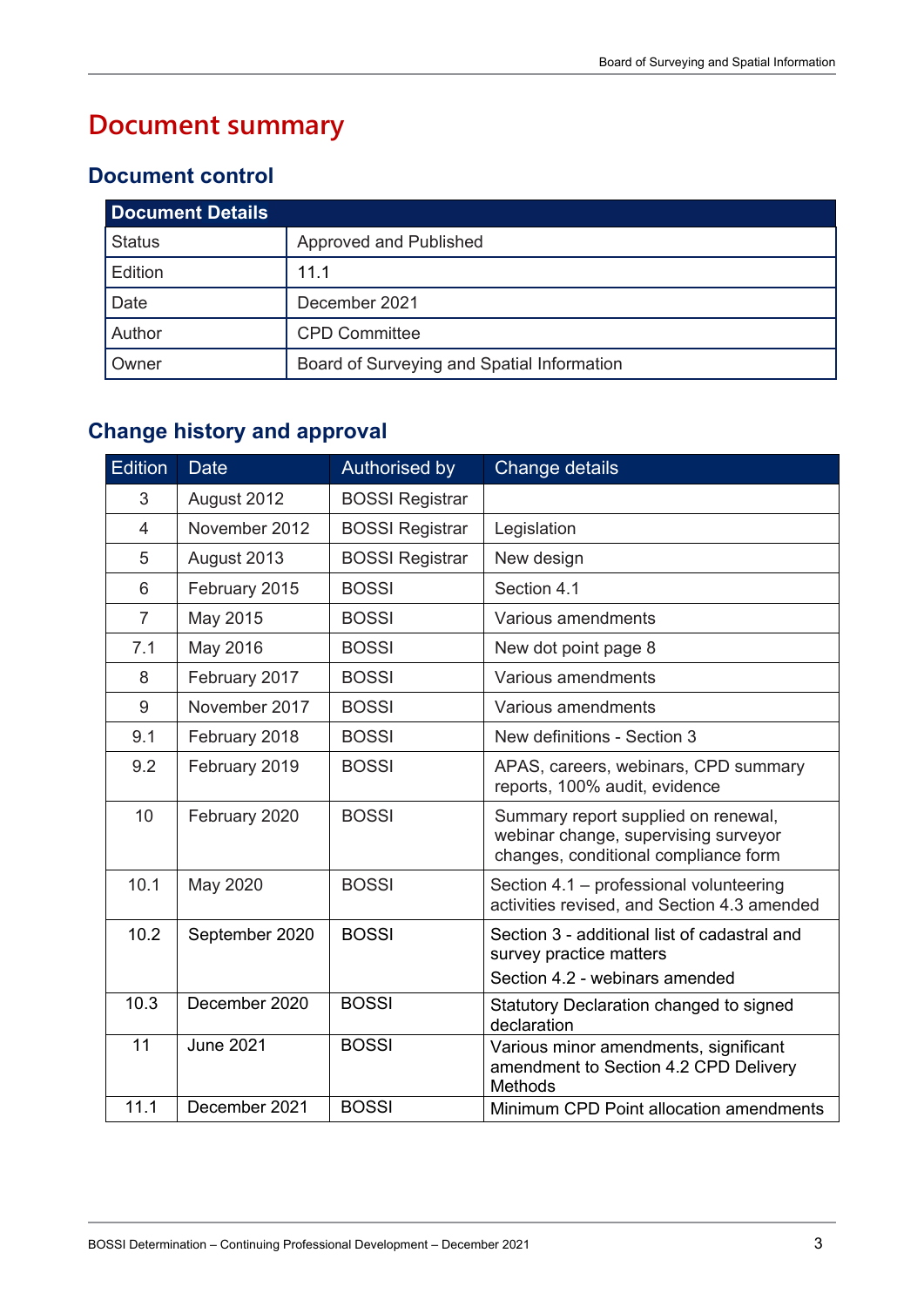# **Contents**

| 1.             |      |  |  |  |
|----------------|------|--|--|--|
| 2.             |      |  |  |  |
| 3.             |      |  |  |  |
| $\mathbf{4}$ . |      |  |  |  |
|                | 4.1. |  |  |  |
|                | 4.2. |  |  |  |
|                | 4.3. |  |  |  |
| 5.             |      |  |  |  |
|                | 5.1. |  |  |  |
|                | 5.2. |  |  |  |
| 6.             |      |  |  |  |
|                | 6.1. |  |  |  |
| 7.             |      |  |  |  |
| 8.             |      |  |  |  |
|                | 8.1. |  |  |  |
|                | 8.2. |  |  |  |
| 8.3.           |      |  |  |  |
|                | 8.4. |  |  |  |
| 9.             |      |  |  |  |
|                |      |  |  |  |
|                |      |  |  |  |
|                |      |  |  |  |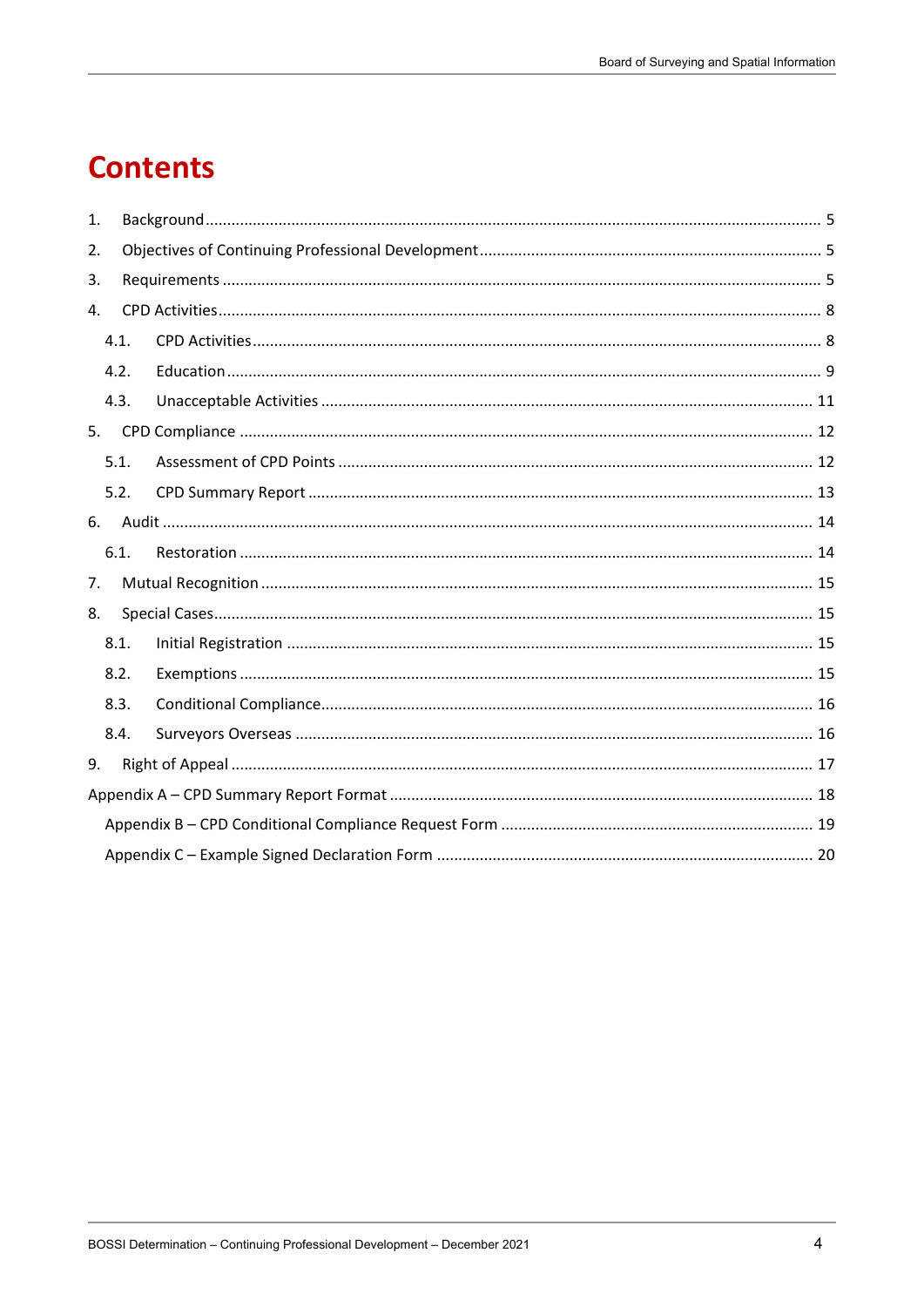## <span id="page-4-0"></span>**1. Background**

This Formal Board determination is made under Clause 77 of the *Surveying and Spatial Information Regulation 2017* to enable continuing professional development (CPD) to be consistently and fairly administered and to assist surveyors to comply with the Board's CPD requirements.

In accordance with Clause 82 of the *Surveying and Spatial Information Regulation 2017* a registered surveyor must comply with the requirements of this determination as a condition of registration as a surveyor.

CPD is defined as 'the process by which a professional surveyor maintains and develops the on-going quality and relevance of his/her professional practice.'

Please note this document is a "living" document and changes will be made to the document from time to time as approved by the Board of Surveying and Spatial Information (BOSSI, the Board). The enforcement of changes will commence from a date determined by BOSSI but as a guide minor changes will commence upon publication of change and major changes will commence in the following CPD year after the change is published.

## <span id="page-4-1"></span>**2. Objectives of Continuing Professional Development**

Through the implementation and maintenance of a Continuing Professional Development Determination, the Board of Surveying and Spatial Information of NSW has set a number of objectives for registered surveyors in New South Wales:

- to maintain professional service in surveying at the peak level of competence
- to encourage the sharing of ideas amongst surveyors in common forums
- to improve the quality of surveying services to the community
- to extend an individual's professional knowledge
- to preserve and enhance the high standard of professional performance bysurveyors throughout their career
- to increase individual surveyor's capabilities as a contribution to national development
- to encourage relevant Continuing Professional Development activities by employersof professional surveyors as part of their employees' normal duties

## <span id="page-4-2"></span>**3. Requirements**

The Board requires surveyors applying for renewal of annual registration to supply a CPD Summary Report that demonstrates they have met the CPD requirements set by the Board for the period prior to renewal. This CPD period is aligned to the financial year, extending from 1 July in one year to 30 June in the following year.

As a rule, one CPD point is awarded for each hour in attendance at any recognised and assessed CPD activity as detailed in Section 4, with CPD points so allocated being rounded down to the nearest 0.25-point increment per 15 minutes. This may take the form of a lecture, seminar, workshop, conference, webinar or demonstration. Points may also be awarded for the research, preparation and initial presentation of papers at such activities and/or for the publication of technical papers, in accordance with the Board's CPD Determination.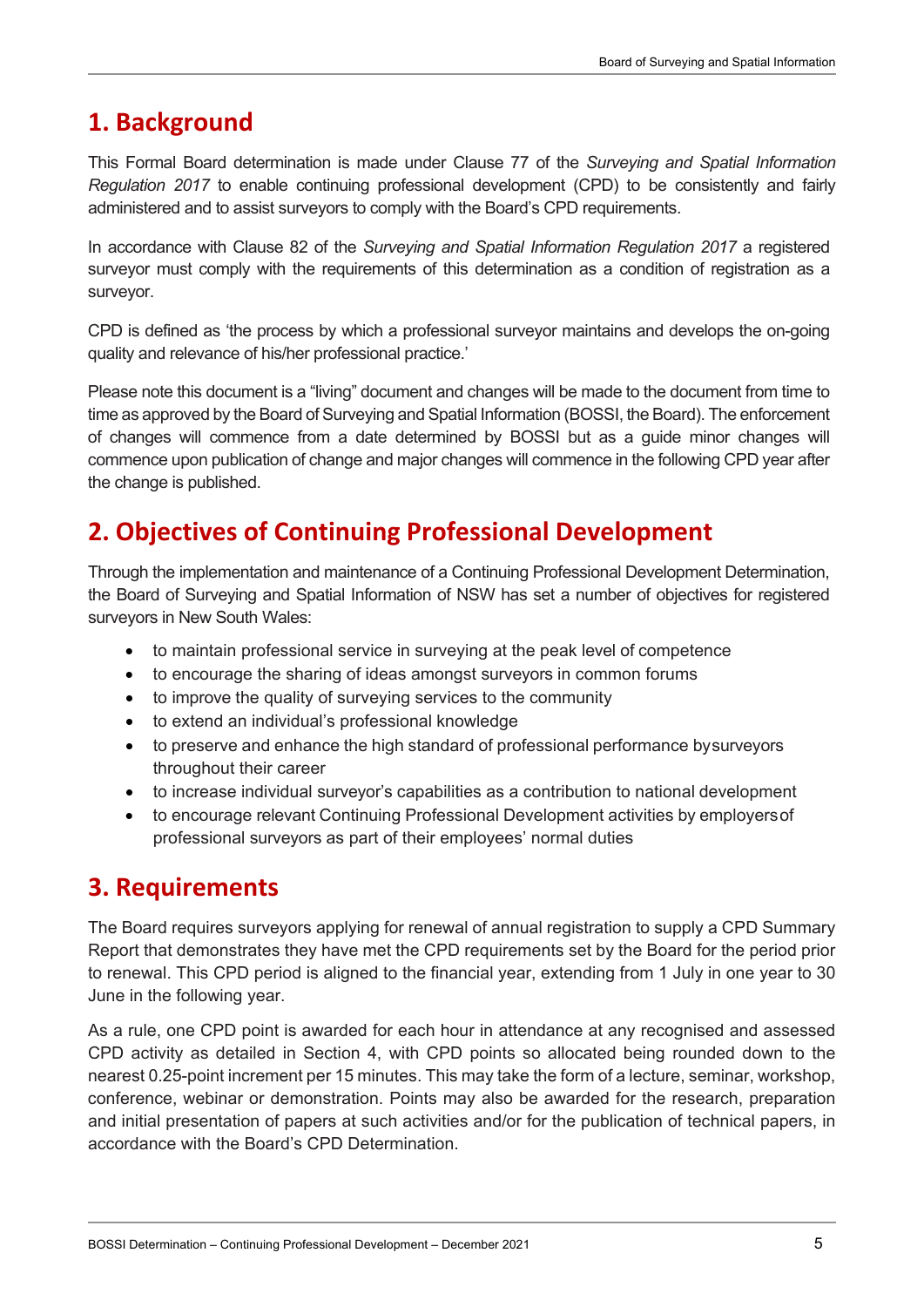The Board's requirements for compliance with the Continuing Professional Development Determination are:

- 1. a minimum of 15 points per annum without provision for carry-over of surplus points into the following year
- 2. for registered land surveyors, at least five NSW specific cadastral points to be included in this minimum of 15 points
- 3. for registered mining surveyors, at least five NSW specific mining surveying points to be included in this minimum of 15 points
- 4. the remainder of the 15 points are in 'Survey Practice'
- 5. a minimum of 5 points must be obtained through Delivery Method 1

'Cadastral' (NSW Specific) includes:

- plan preparation (delimitation of rights and interests in real property)
- 88B matters
- easements
- ORG audits, investigations, boundary disputes
- Surveying & Spatial Information Regulation (not necessarily the Act)
- any cadastral case studies
- definition of roads and their boundaries
- definition of water boundaries
- lease boundaries
- matters relating to signatures/endorsements required for a plan
- powers of entry required for land surveys
- Community, Strata and Stratum Title
- POSI (Preservation of Survey Infrastructure)
- Digital plans, including LandXML, ePlan

'Survey Practice' includes survey matters related but not limited to:

- technology use related to surveying
- infrastructure and engineering
- environment and planning
- building development
- subdivision development
- project management
- professional practice management
- mine planning and development
- risk management
- DCDB (GIS Purpose)
- BIM/digital twin programs
- Strata management matters (unless talking about definition of common property vs. part of the lot)
- presentations about colonial explorers/surveyors
- general update presentations by Surveyor-General (unless specifically containing Regulation, boundaries or cadastral case studies)
- changes to Datum (unless related to preparation of Deposited Plans)
- any cadastral presentations about cases outside of NSW
- talks about general surveying techniques such as control surveys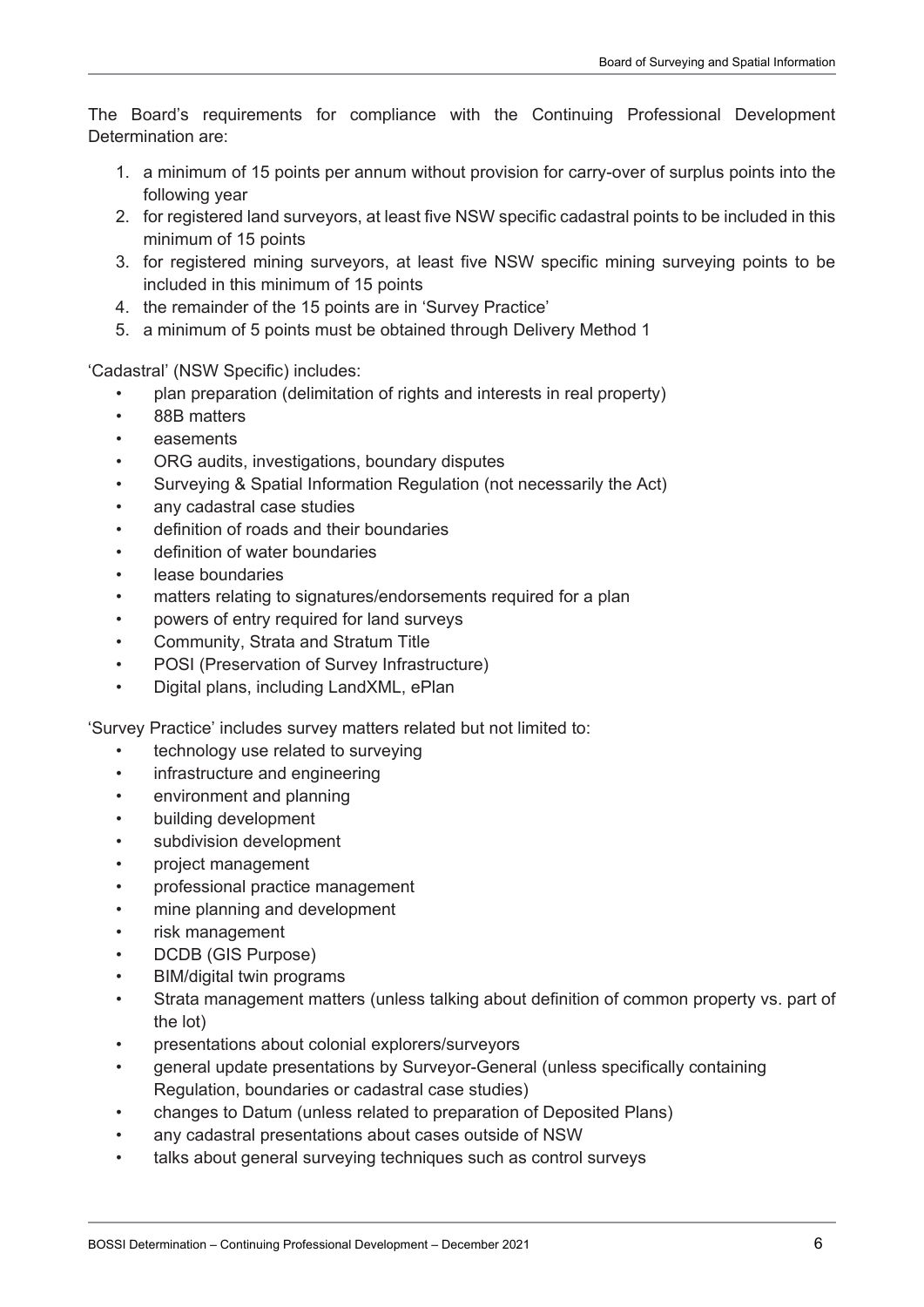All CPD activities are to be assessed by the organisations ratified by the Board for administering the CPD Policy (see Section 5.1).

Surveyors registered as both land and mining surveyors need only acquire a minimum of 15 points. However, of these points, the surveyor must obtain a minimum of five in cadastral activities and five in mining surveying activities.

For the purpose of CPD assessment, 'cadastral' has been defined as "anything to do with the determination and delimitation of rights and interests of parties in real property". "NSW specific cadastral" may include cadastral points allocated to lectures, workshops etc. dealing with cadastral matters that are deemed by a ratified organisation to be relevant to survey practice in NSW. Material dealing with inter-state or international jurisdictions may be assessed as 'survey practice'.

For the purpose of CPD assessment, there is no distinction between cadastral points gained in either NSW or ACT jurisdictions. Refer to the Memorandum of Understanding between BOSSI and the Surveyor General of the ACT.

For the purpose of CPD assessment, 'mining' has been defined as "anything to do with the application of surveying technologies and/or principles in extractive, metalliferous or coal mining industries". "NSW specific mining" may include mining points allocated to lectures, workshops etc. dealing with mining matters that are deemed by a ratified organization to be relevant to survey practice in NSW. Material dealing with inter-state or international jurisdictions may be assessed as 'survey practice'.

For the purpose of CPD assessment, 'Infrastructure and Engineering' has been defined as anything to do with:

- Urban road design; Urban drainage design; Urban contract supervision
- Rural road design; Rural drainage design; Rural contract supervision
- Water mains design; Water mains contract supervision
- Sewer mains design; Sewer mains contract supervision
- On site detention and drainage design

For the purpose of CPD assessment, 'Environment and Planning' may include Project Management; Effective Communication, Negotiation and Mediation; Economics of Development; Professional Ethics and Legislation and Governance as included in the Certified Practising Planner course provided by the Planning Institute of Australia.

For the purpose of CPD assessment, 'Risk Management' includes but is not necessarily restricted to areas such as Risk Averse Procedures and Practices, Work Health and Safety, Mine Safety Management, Quality Assurance and Professional Liability.

It is strongly emphasised here that each CPD twelve (12) month period ends on 30 June and the required points should have been achieved by this date.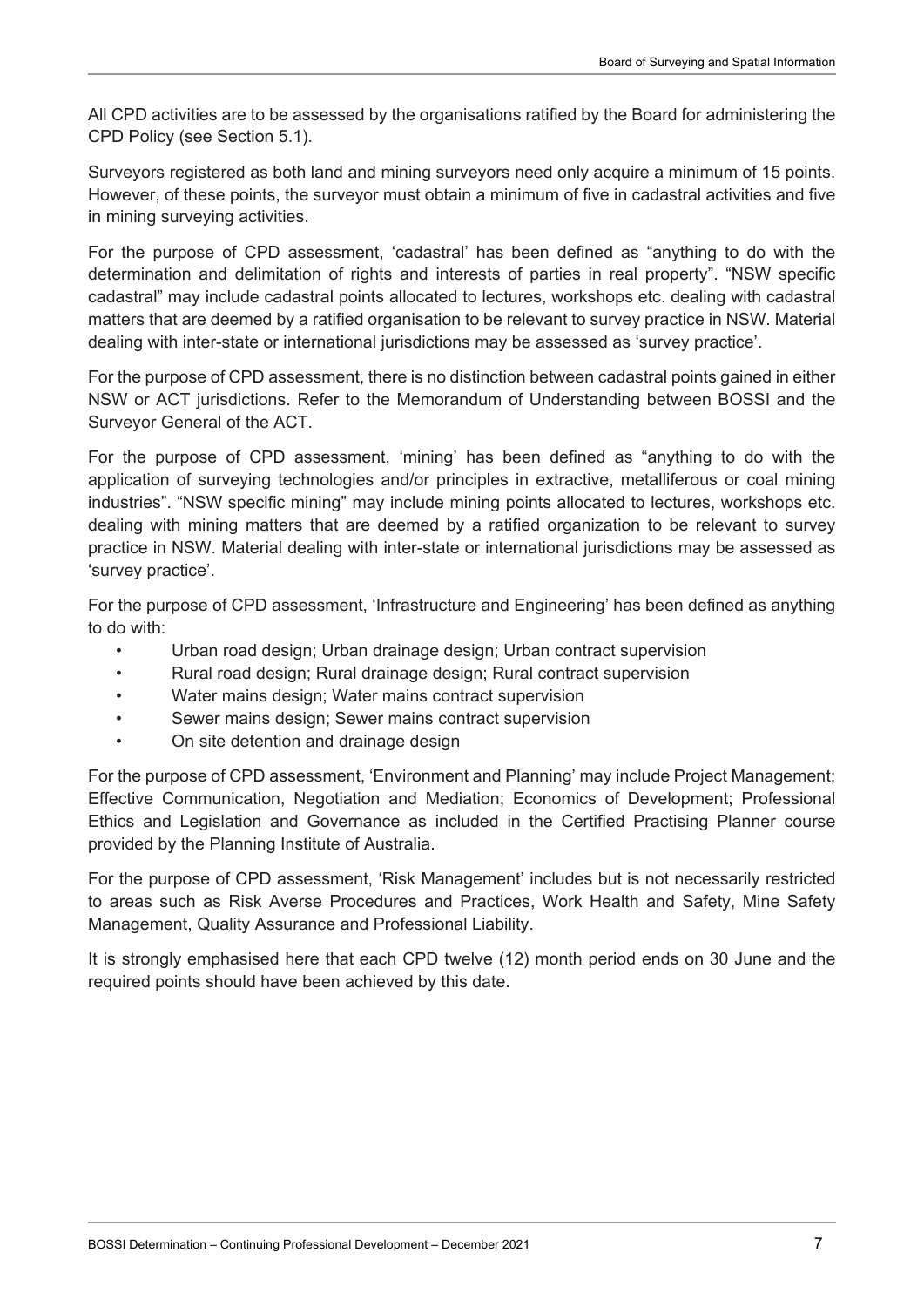## <span id="page-7-0"></span>**4. CPD Activities**

Any CPD undertaking should seek to complement and update existing knowledge, enhance skills or prepare a surveyor for additional responsibilities or tasks. Courses and activities must be relevant to the surveyor's immediate or long-term needs, in relation to the practice of surveying.

A surveyor's CPD should relate to the theory and general practice of surveying in its broadest sense. However, content could also include education for, and acquisition of, other skills and related professional practices including business management, environmental management, and professional responsibilities.

Evidence of CPD must be made available to the Board and organisations ratified by the Board for the assessment of compliance with the Board's CPD Determination.

## <span id="page-7-1"></span>**4.1. CPD Activities**

Acceptable CPD activities include but are not restricted to:

#### **Professional Volunteering Activities**

Attendance, to a *total maximum allowable of 5 CPD points*, for any combination of the following with points being allocated on assessment of the application:

| Item description | <b>Point limit</b>                                                                                                                                                                                                                                                                                                                                                                                                                                                                                                         |                           |
|------------------|----------------------------------------------------------------------------------------------------------------------------------------------------------------------------------------------------------------------------------------------------------------------------------------------------------------------------------------------------------------------------------------------------------------------------------------------------------------------------------------------------------------------------|---------------------------|
|                  | i. Service on <i>all</i> professional surveying organisation Committees or Sub-<br>committees (such as Executive Committee of the ACSNSW, or the Board of<br>Directors of ISNSW, or the Board of Directors of AIMS, of the Board of SSSI<br>or sub-committees such as the ISNSW Survey Practice & Legislative<br>Committee or AIMS Mine Survey & Drafting Directions Committee).                                                                                                                                           | 5 points                  |
|                  | ii. Presentation to pre-tertiary school students, involving a public speaking<br>presentation on technical content (includes Maths in Surveying Days).<br>(Careers Expo attendance does not warrant CPD).                                                                                                                                                                                                                                                                                                                  | 4 points<br>(2 per event) |
|                  | iii. Structured mentoring program under direct supervision, run in conjunction<br>with a Surveying Educational provider (University or TAFE). For example,<br>mentoring at an undergraduate Survey Camp or a similar calibre of event<br>such as the ISNSW "BOSSI Candidate Workshop Mentors (Assessment<br>Day)" or the SSSI Mentoring Program. (Mentoring of BOSSI candidates<br>outside of structured workshops does not warrant CPD. Furthermore,<br>any completely unstructured supervision or mentoring is not CPD). | 5 points                  |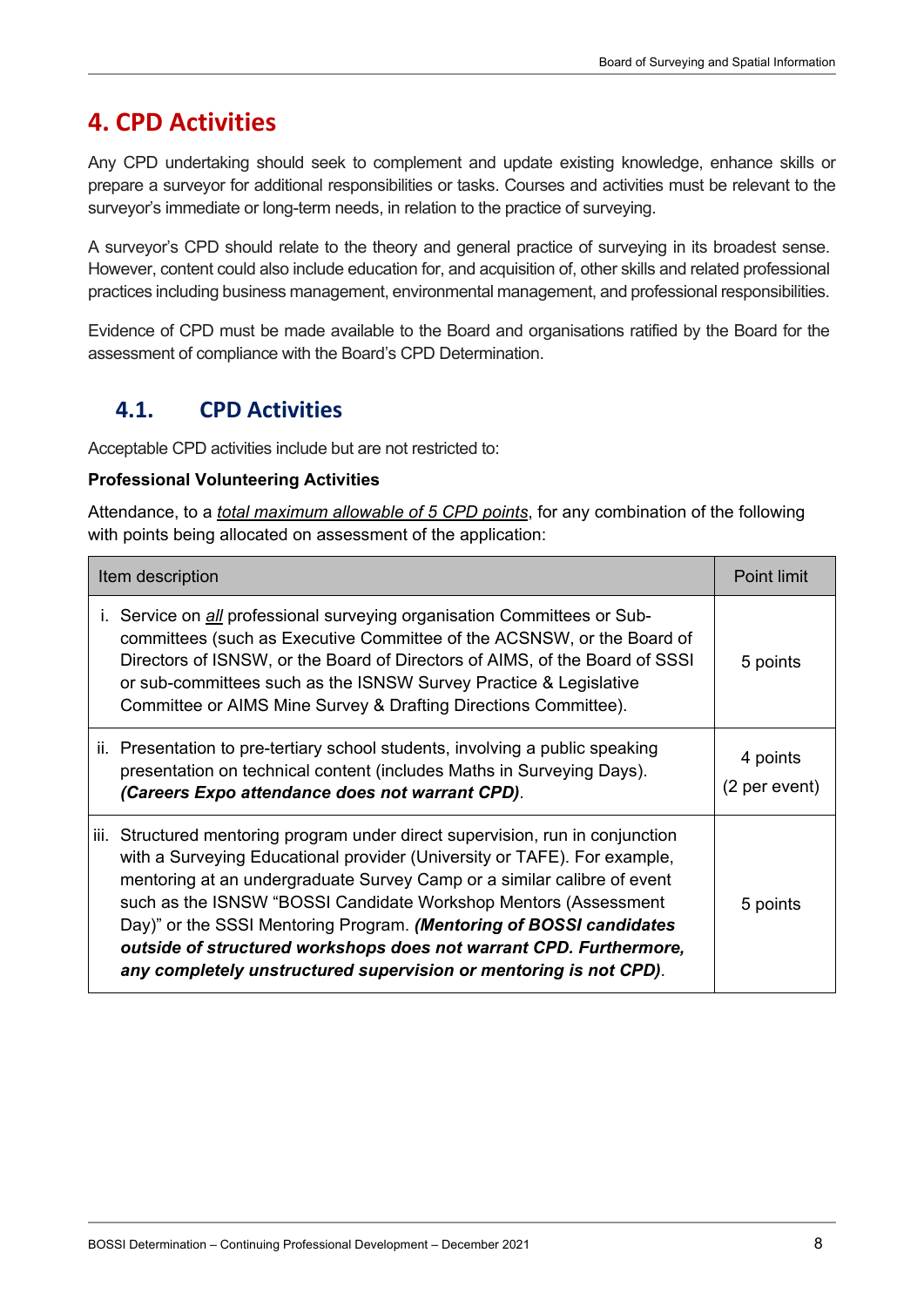## <span id="page-8-0"></span>**4.2. Education**

CPD points may also be gained through attendance at CPD events. All such CPD events, activities and courses must be of significant technical, intellectual and practical content and should deal primarily with matters directly relating to the practice of surveying. Presenters of any course must have the appropriate practical experience or academic qualifications in the course subject.

#### *CPD Delivery Methods:*

| <b>Delivery</b><br><b>Method</b><br>Code | <b>CPD delivery method</b>                                                                                                                                                                                                                                                                                     | <b>Points applicable</b>                                                                                                                                          |
|------------------------------------------|----------------------------------------------------------------------------------------------------------------------------------------------------------------------------------------------------------------------------------------------------------------------------------------------------------------|-------------------------------------------------------------------------------------------------------------------------------------------------------------------|
| DM <sub>1</sub>                          | Watched live event with electronic<br>evidence of login and logout or alternate<br>equivalent attendance evidence - This<br>includes face to face events, hybrid<br>conferences & live webinars.<br>Event must include live interaction<br>between presenter and viewers                                       | 1 point per hour<br>(Minimum of 5 CPD<br>points must be obtained<br>through this method)<br>(Rounded down to a<br>minimum 0.25 points per<br>15-minute increment) |
| DM <sub>2</sub>                          | Watch recorded or pre-recorded event<br>(this includes recorded DM1 events) and<br>answer questionnaire provided by event<br>organiser (with at least 80% pass mark).<br>If the questionnaire is not satisfactorily<br>passed after two attempts only the points<br>available for a DM3 event will be awarded. | 1 point per hour<br>(Rounded down to a<br>minimum 0.25 points per<br>15-minute increment)                                                                         |
| DM <sub>3</sub>                          | Watch recorded or pre-recorded event, but<br>no questionnaire completed.<br>A signed declaration must be submitted<br>stating which event has been watched to<br>claim available CPD points. (See Appendix<br>C for an example)                                                                                | $\frac{1}{2}$ point per hour<br>(Rounded down to a<br>minimum 0.25 points<br>per 30-minute<br>increment), if less than<br>30-mins - no CPD<br>points allocated)   |

From 1 January 2022, all CPD points will be allocated at no smaller than a 0.25-point increment. Where rounding is required, CPD points will be rounded down to the nearest 0.25-point increment.

For clarity, this means;

- A DM1 or DM2 event will be allocated 0.25 points for each 15-minute interval,
- A DM3 event will be allocated 0.25 points for each 30-minute interval,
- Part intervals smaller than 0.25 points will be allocated no CPD points.

Questionnaires are intended to provide evidence of participant interaction. As a guide, there should be 6 questions per hour of presentation, in the format of multiple-choice questions (4 options). An 80% pass mark is required to demonstrate interaction.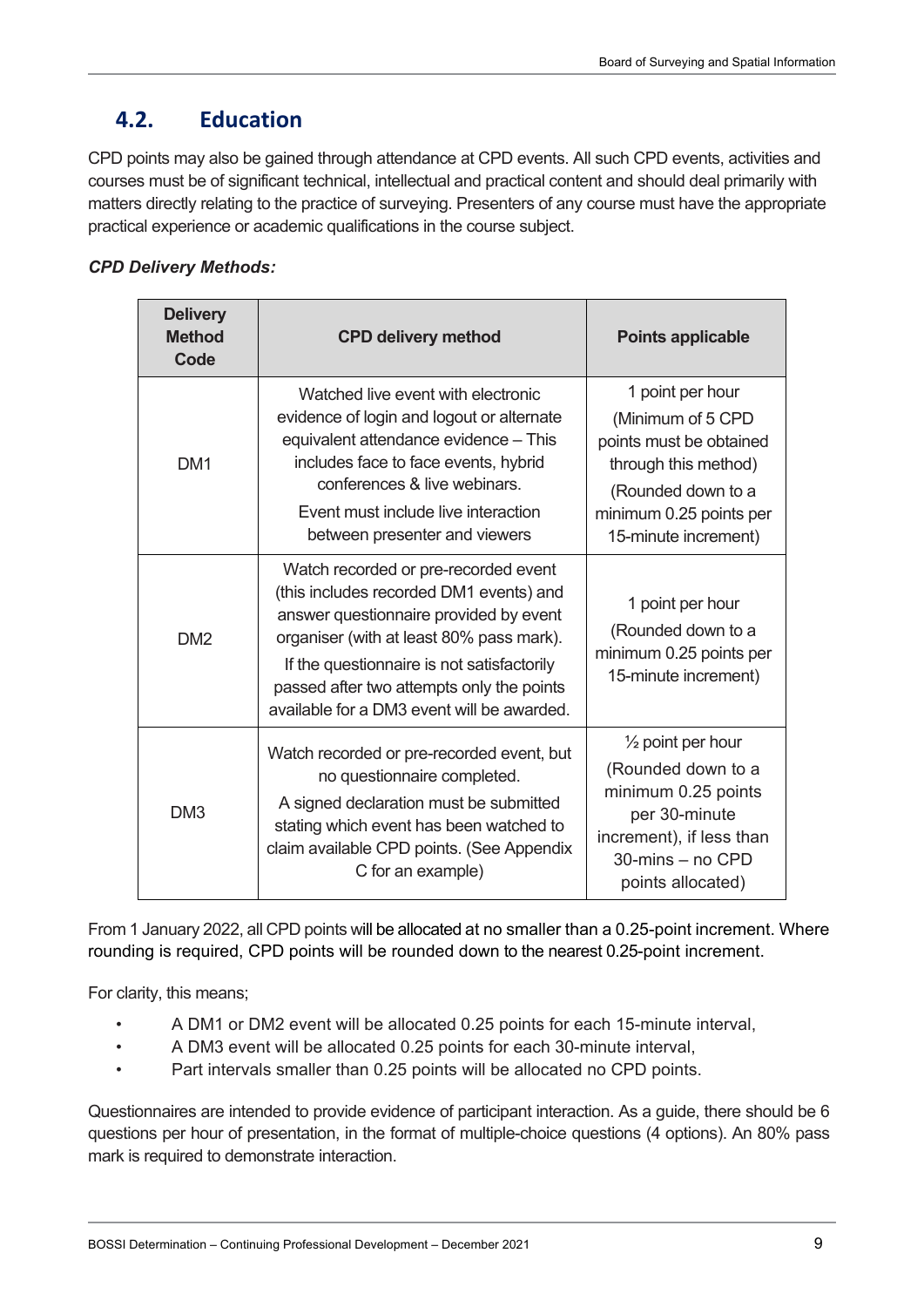All individuals planning to claim points from watching a digital event (eg hybrid seminar, webinar etc) must individually sign in to watch the event (or equivalent attendance evidence) even if they are planning to watch the event as a group.

Acceptable CPD points may be gained through the following categories:

#### *Conferences, congresses and conventions*

These include conferences, congresses or conventions run by professional bodies and which provide subjects of interest and education for surveyors.

#### *Courses, seminars, workshops and lectures*

Similarly, these can include those provided by a wide range of organisations including educational bodies, government departments, and private providers.

#### *Regional group meetings and discussion*

Regional group meetings should provide a regular opportunity for regional members to gain CPD points. Attendance at these functions is highly recommended.

#### *Development activities*

It is recommended that a surveyor submit the proposed program to a ratified organisation for assessment of CPD points prior to undertaking the activity. Supporting information must outline the content, duration and proposed learning outcomes of the program and relevance to the surveyor's individual practice.

Surveyors must ensure they receive a record of attendance as proof of completion of the activity. Such activities include:

- Structured in-house learning. This type of CPD activity is presented by in-house experts and is common in larger enterprises. It may also be a joint activity conducted by a number of smaller enterprises
- Structured learning external provider. These would be similar to structured in-house learning except the provider is external to the enterprise

#### *Tertiary courses*

These are specific education courses delivered by accredited adult vocational, registered training organisation or university institutions. CPD Points are allocated at 1 point per hour of study based upon hours of study recommended by the course provider.

#### *Research and writing of technical publications and presentation of technical paper*

This includes preparation of papers published in seminar papers or professional journals. CPD points to be allocated at 1 point per hour of research up to a maximum of 5 CPD points per presentation topic. Presenters must provide acceptable documentary evidence of their attendance at the event they are presenting at to be able to claim points for other presentations at the event (i.e. claiming full points for attending the whole event).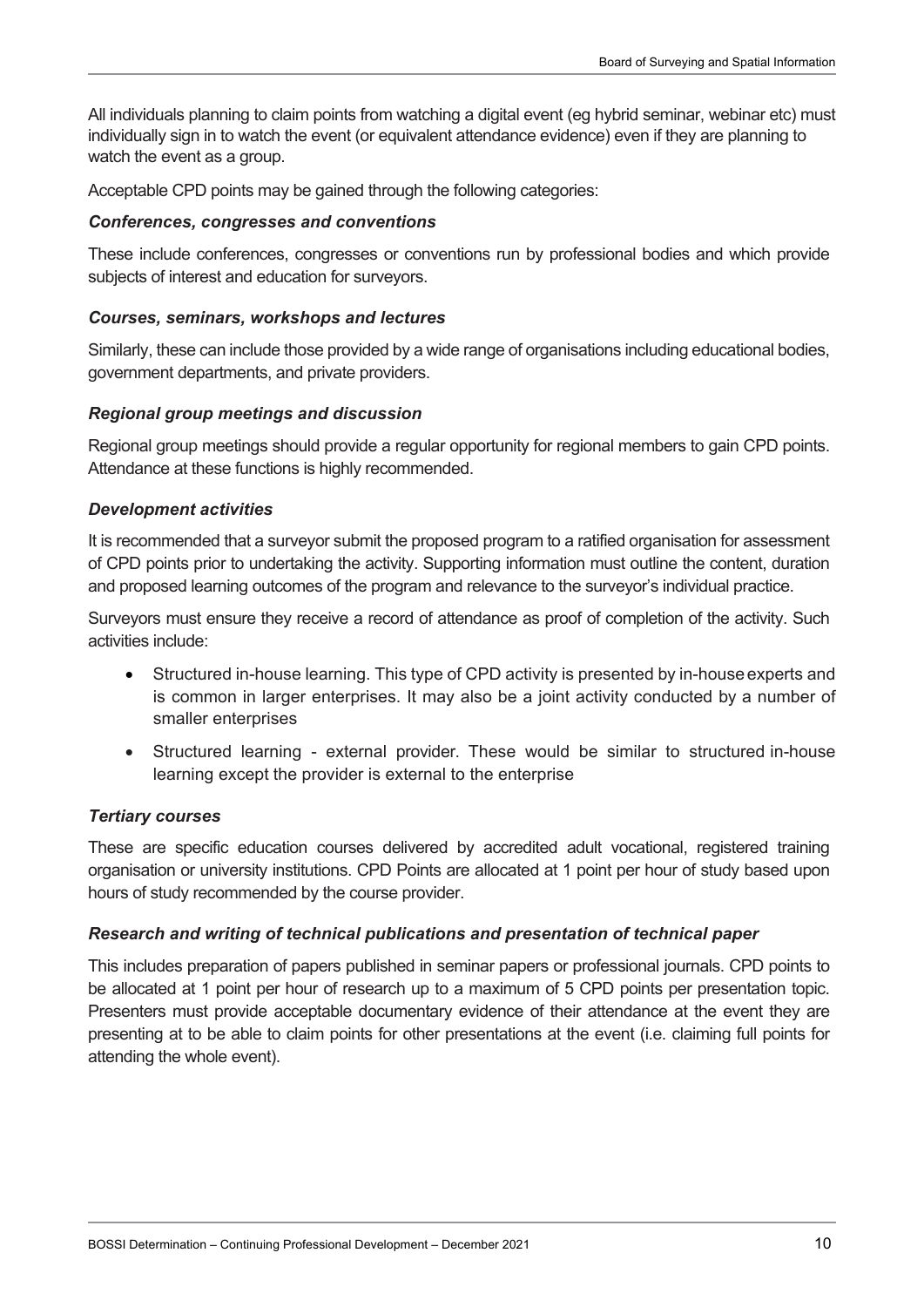#### *Self-education*

Unsupervised structured self-education (whether by print material or electronic media, including internet, DVD and so on, or any other form of private study) is not encouraged, because of the difficulty of ensuring diversity of content and opinion. Some self-education will be accepted, but it is to be limited to three points and is counted at one point per two hours of study. In special circumstances, including illness, or remoteness, or for surveyors overseas (to help them obtain NSW mining or cadastral points) the limit can be exceeded, but this is regarded as special consideration and requires the approval of BOSSI through an application to the Registrar (see Section 8).

Prior to undertaking any self-education activities, a surveyor must submit the proposed program and intended learning outcomes to a ratified organisation, for assessment of CPD points. The ratified organisation approving such activities should be satisfied that there will be education outcomes. BOSSI will accept a ratified organisation's decision whether unsupervised structured self-education attracts CPD points.

## <span id="page-10-0"></span>**4.3. Unacceptable Activities**

Activities which do not warrant the allocation of CPD points include but are not restricted to:

- unstructured conversations with other surveyors or professionals
- time allocated to lunches and breaks at conferences, workshops, seminars, training courses etc.
- general meetings with clients, lawyers, government officers, instrument companies or similar
- unstructured learning of instrument operations
- attending and contributing to community service organisation meetings or local government association (local council) meetings
- marking out a sports oval or similar setting out work for charitable organisations
- ad hoc training of field-hands and assistants, including supervision of work experience people
- generic inductions and first aid courses
- any interviews attended as a condition of applying for restoration to the register
- any interviews attended as a condition of applying for registration via mutual recognition
- any completely unstructured self-education, which could extend to such activities as generally searching the internet for surveying material, or reading a book without a prior plan (refer to "Self-education")
- Being a member of a professional association
- Attendance at an AGM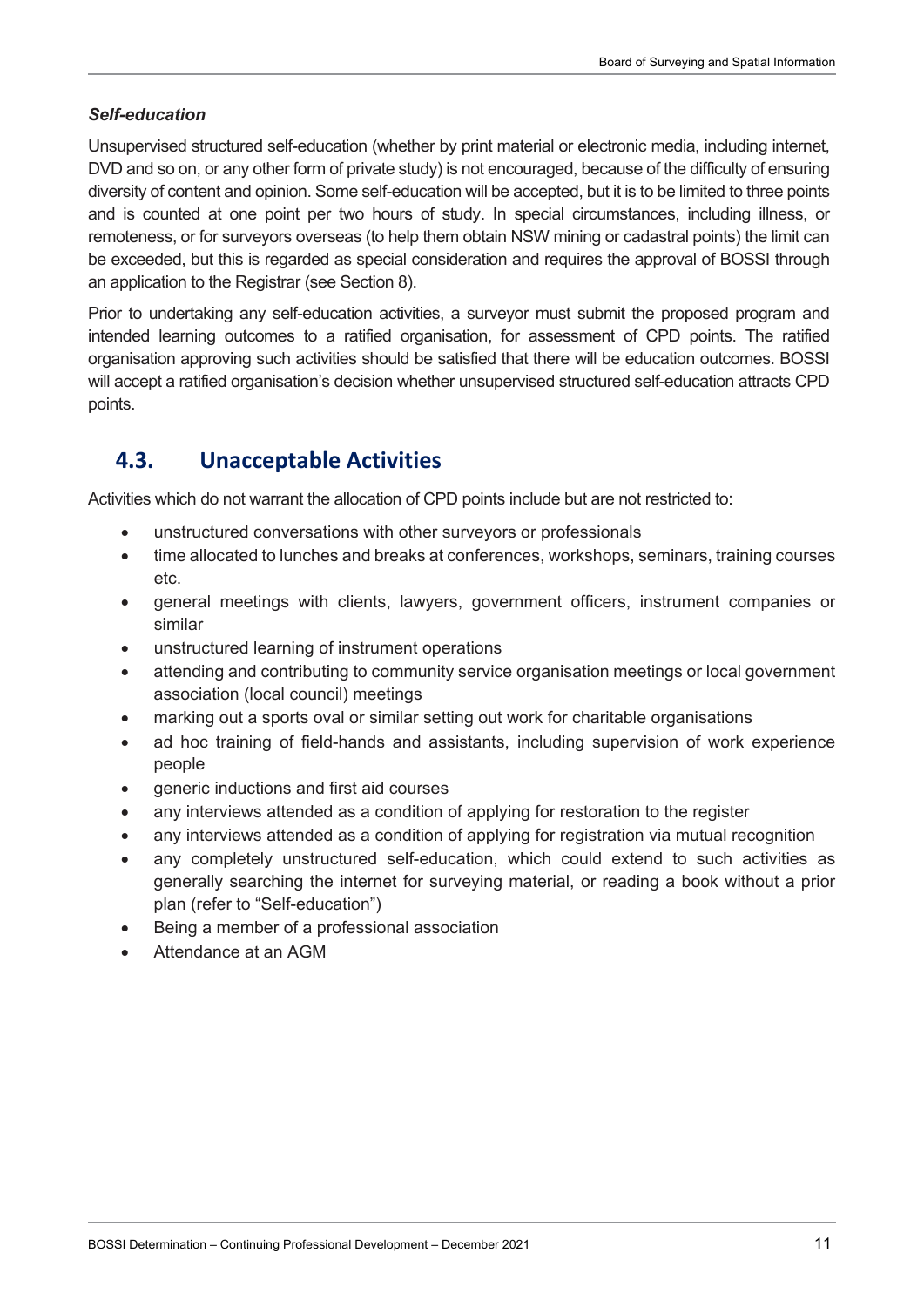## <span id="page-11-0"></span>**5. CPD Compliance**

## <span id="page-11-1"></span>**5.1. Assessment of CPD Points**

An organisation ratified by the Board for the assessment of activities and the assignment of CPD points, may:

- Assign CPD points to their own activities
- Assess any activities of other organisations and assign CPD points accordingly
- At their discretion, assess any other activities of a surveyor, whether a member or a nonmember, and assign CPD points accordingly

An organisation ratified by the Board shall not assess the activities of another organisation ratified by the Board but shall accept the assessment made by that other organisation of its own activities.

Where a change in an assessment is made by a ratified organisation a new code is to be issued with the information suitably distributed including posting the new code on the CPD Events website.

When assigning CPD points, a ratified organisation when relevant can identify 'Survey Practice' points as 'Infrastructure and Engineering' or 'Environment and Planning'. This breakdown is to enable an individual to demonstrate CPD in these areas for other interested parties such as Councils. CPD in either 'Infrastructure and Engineering' or 'Environment and Planning' is not mandatory.

The Board shall establish a CPD Committee with representation from the ratified organisations. This committee shall meet regularly, with a particular focus being the development of policy and review of assessments undertaken by the ratified organisations. In the event of a dispute in the assignment of CPD points the Board shall be the final arbiter.

The five ratified organisations are:

- Institution of Surveyors NSW
- Association of Consulting Surveyors NSW
- Australian Institute of Mine Surveyors Limited
- University of Newcastle and
- Surveying and Spatial Sciences Institute (NSW Region)

The Board may audit the ratified organisations for the assessment of activities and the assignment of CPD points. This is to provide quality assurance that the process is under control and there is no bias in the assessment procedures between different organisations.

It is emphasised that self-assessed points are not acceptable, all points are to be assessed by a ratified organisation.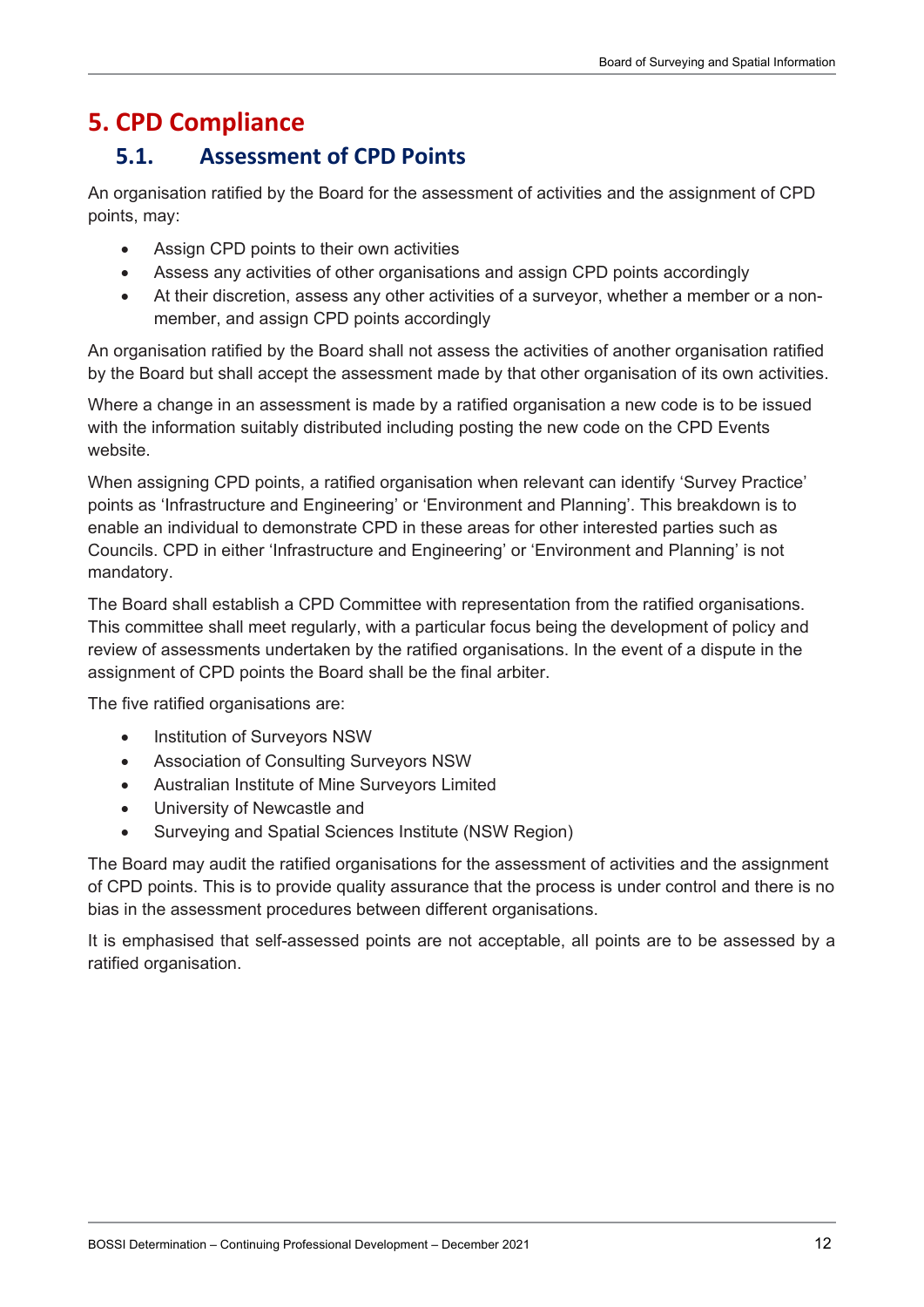## <span id="page-12-0"></span>**5.2. CPD Summary Report**

Ratified organisations may issue a CPD Summary Report to surveyors certifying the CPD activities undertaken by the surveyor during the CPD year stated on the report. The format of this report should be similar to the example CPD Summary Report included in Appendix A. The Board will accept this report as sufficient and absolute proof of a surveyor's undertaking of the CPD activities as stated on the report.

CPD Summary Reports shall identify the 'specialty' areas claimed by the surveyor (for example, cadastral or mining) and will identify the CPD Delivery Method, nominating the event as either DM1, DM2 or DM3.

Before issuing a CPD Summary Report to individual surveyors, ratified organisations are responsible for verifying sufficient evidence of attendance. That evidence may be in the form of:

- Attendance certificates for separate CPD activities which have been assessed by a ratified organisation
- Sign on sheets from separate CPD activities which have been assessed by a ratified organisation
- If those options are not available, other equivalent documentary evidence such as written confirmation from the event organiser should be provided
- Receipt or name tag and a copy of the program for the CPD activity will only be accepted with a report detailing the learning outcomes achieved including details of each topic presented

For evidence of serving on professional surveying organisation's committees and sub-committees, minutes should be provided, or alternatively sign-in sheets for meetings attended.

Evidence of preparation of presentations should include a copy of the presentation, together with a proof of delivery of the presentation (written confirmation from the event organiser) and a copy of the event program with their presentation listed.

Failure to provide sufficient detail introduces an undesirable delay as it invariably involves the surveyor being required to substantiate the claim. Inability to satisfactorily support any claim will lead to its rejection.

Ratified organisations will be required to provide details of reports issued including name of surveyor, identification number of surveyor, amount of total points in each category that the surveyor has gained, and the date that CPD Summary Report was issued to the Board at a time and in a format as agreed by the Board and the ratified organisation.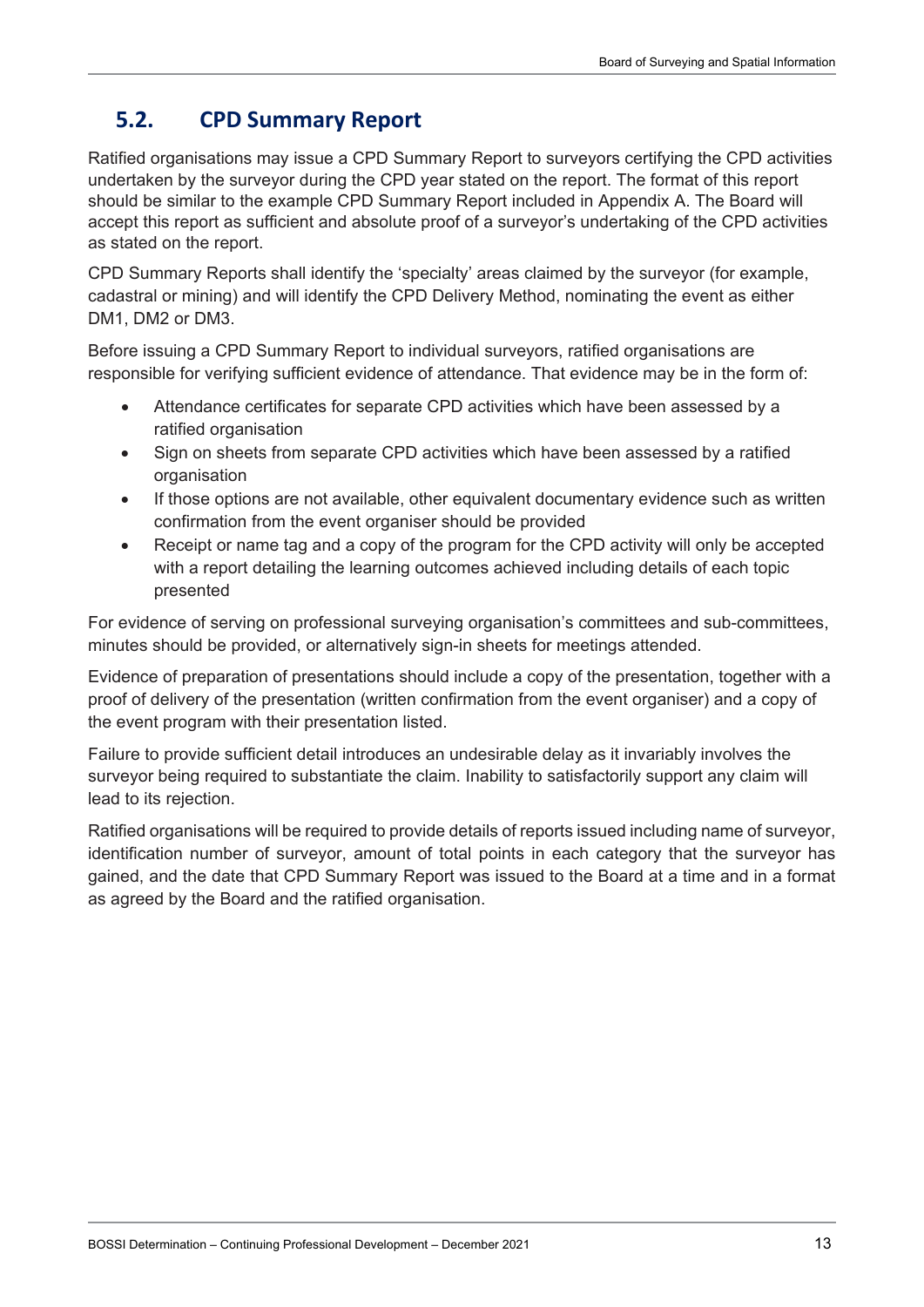## <span id="page-13-0"></span>**6. Audit**

The Board shall audit 100 per cent of surveyors each year.

Surveyors are required to provide to the Board a CPD Summary Report issued by a ratified organisation as evidence that they have met the Board's CPD requirements for the CPD Year which ended on the 30 June of that year.

The CPD Summary Report shall be in a format similar to the CPD Summary Report included in Appendix A. It is noted that Surveyors may provide CPD Summary Reports from more than one ratified organisation.

Surveyors are to supply the Board with a compliant CPD Summary Report at the time of renewing their registration through the payment portal. Surveyors who fail to demonstrate compliance with the Board's CPD Determination shall be removed from the NSW Register of Surveyors at a date to be determined at the discretion of the Board.

## <span id="page-13-1"></span>**6.1. Restoration**

Restoration to the NSW Register of Surveyors involves those surveyors who were previously registered but have been removed from the register either through personal choice or by BOSSI (for example, non-payment of fees, disciplinary action or non-compliance with the Board's CPD requirements).

The initial re-enrolment of a surveyor applying for restoration will require the certification of CPD points for the CPD period in the year of his/her removal. The surveyor should supply information which would normally be required as part of their application for restoration. If the surveyor cannot provide the information that would normally be required, the surveyor must undertake the appropriate number of CPD activities before the Board will consider the surveyor's application for restoration.

When a surveyor is removed from the NSW Register of Surveyors for non-compliance with the Board's CPD Policy the surveyor cannot apply for restoration until such time as satisfactory evidence of compliance for their failed CPD audit year is made available to the Board. Once the surveyor has been restored their CPD requirements for the current CPD year would only be for the period that they were actually registered and not for the period of their removal.

For all other restorations the following requirements will be imposed.

The CPD requirements for a surveyor who has enrolled part way through a CPD year will be as follows:

- if there is nine months or more to run: full CPD points
	-
- 
- 
- if there is three months or less to run: five specialist points

• if there is six to nine months to run: nine points including the five specialist points if there is three to six months to run: six points including the five specialist points

If there are six months or less to run, any shortage of CPD in the year of enrolment can be accrued as additional points to be gained in the following year.

Surveyors who were financial the previous year and missed 31 August surveyors' registration deadline and are therefore required to apply for restoration will still be required to comply with the CPD requirements and will be required to provide the information that would normally be required before being restored to the register.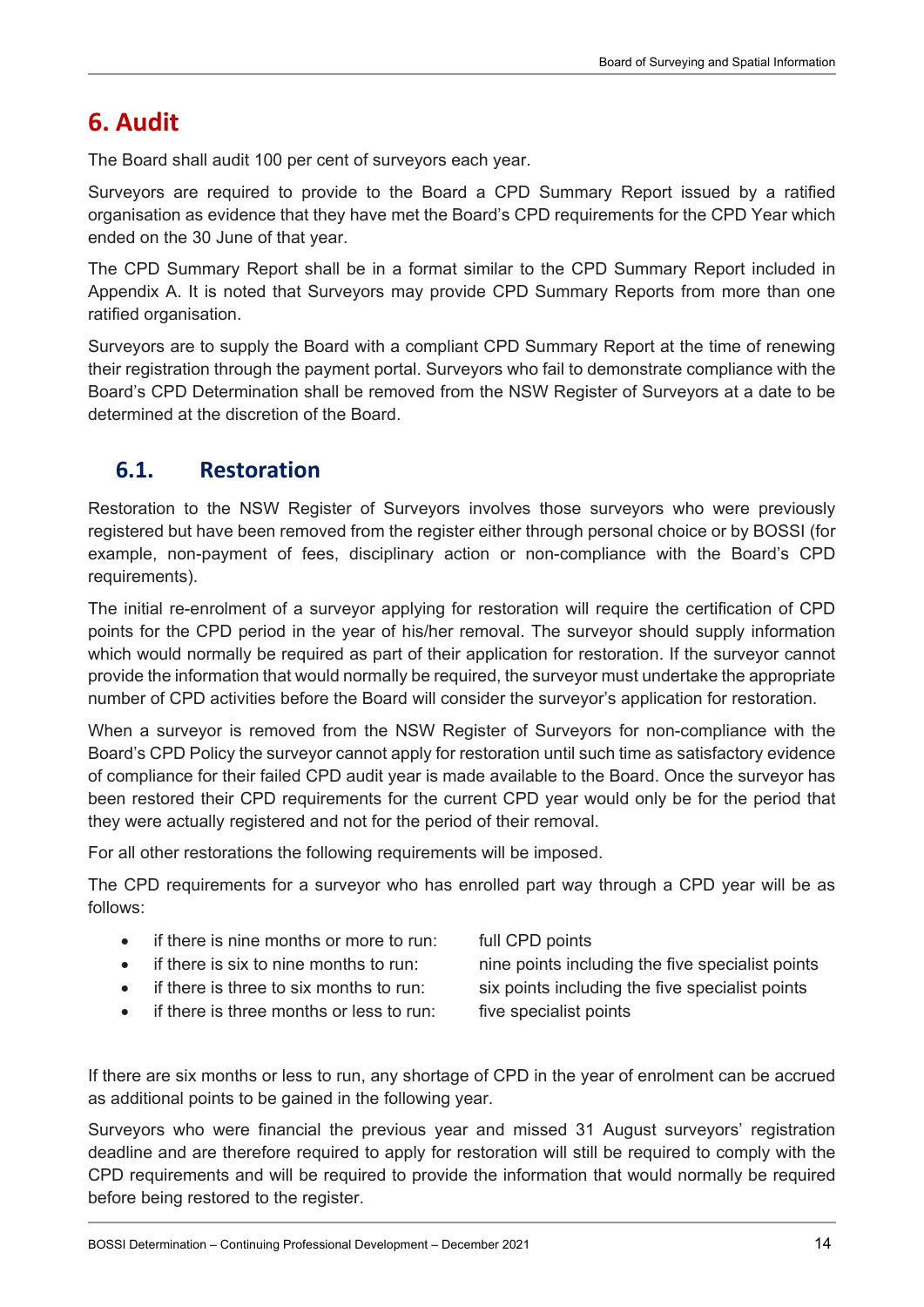# <span id="page-14-0"></span>**7. Mutual Recognition**

The Board is committed to the maintenance of reciprocity between the various jurisdictions in Australia. If an accredited surveyor from another jurisdiction applies to practise in New South Wales the Board will register that person in accordance with the provisions of the Mutual Recognition Act, 1992 irrespective of any deficiency in CPD points held at that time.

However, the Board shall require all CPD requirements to be satisfied upon renewal of registration. The CPD requirements for a surveyor who has enrolled part way through a CPD year will be as follows:

- if there is nine months or more to run: full CPD points
- 
- 
- if there is three months or less to run: five specialist points

• if there is six to nine months to run: nine points including the five specialist points • if there is three to six months to run: six points including the five specialist points

If there are six months or less to run, any shortage of CPD in the year of enrolment can be accrued as additional points to be gained in the following year.

## <span id="page-14-1"></span>**8. Special Cases**

## <span id="page-14-2"></span>**8.1. Initial Registration**

The initial NSW competency examination process recognised by the Board is construed to satisfy the Board's CPD requirements for that particular CPD period. This means that a surveyor passing their final examination during a particular CPD period is exempt from the CPD requirements for the remainder of that period. In practical terms this means that a surveyor must attend CPD events from the following July onwards. This section refers to the date of the Certificate of Competency, not the date of the Certificate of Registration. For more information or clarification please contact the Board.

## <span id="page-14-3"></span>**8.2. Exemptions**

Occasionally individual surveyors are unable to satisfy the Board's CPD requirements within the specified period, and the Board will consider on its merits any circumstances where a surveyor has experienced justifiable and genuine hardship for the majority of the CPD year. The Board may exempt a surveyor from compliance with all or part of the annual CPD requirements on any compelling grounds that the Board considers justifiable. Any such exemption would apply only for the current period and conditions may be imposed.

For example, the Board may resolve to exempt a surveyor from compliance with CPD requirements for registration on the basis of absence from practice while on extended parental leave. Applications for exemption must be submitted in writing to the Board for approval. See Section 8.3 regarding written applications which must be received no later than 31 July. CPD points, to cover any part or all of the deficiency, may be required, after the expiry of the exemption period, at the Board's discretion. A further conditional compliance may be granted to enable the surveyor to achieve the required CPD points.

However, some applications for exemption, commonly based on pressure of business or geographical location, appear to demonstrate a lack of commitment to both CPD principles and the standards expected of professional surveyors in the modern commercial and competitive environment. These applications are not viewed sympathetically by the Board.

Subject to the right of appeal decision detailed in Section 9 of this Determination, a surveyor whose application for exemption is rejected by the Board and who has not achieved the required number of CPD points will be removed from the NSW Register of Surveyors.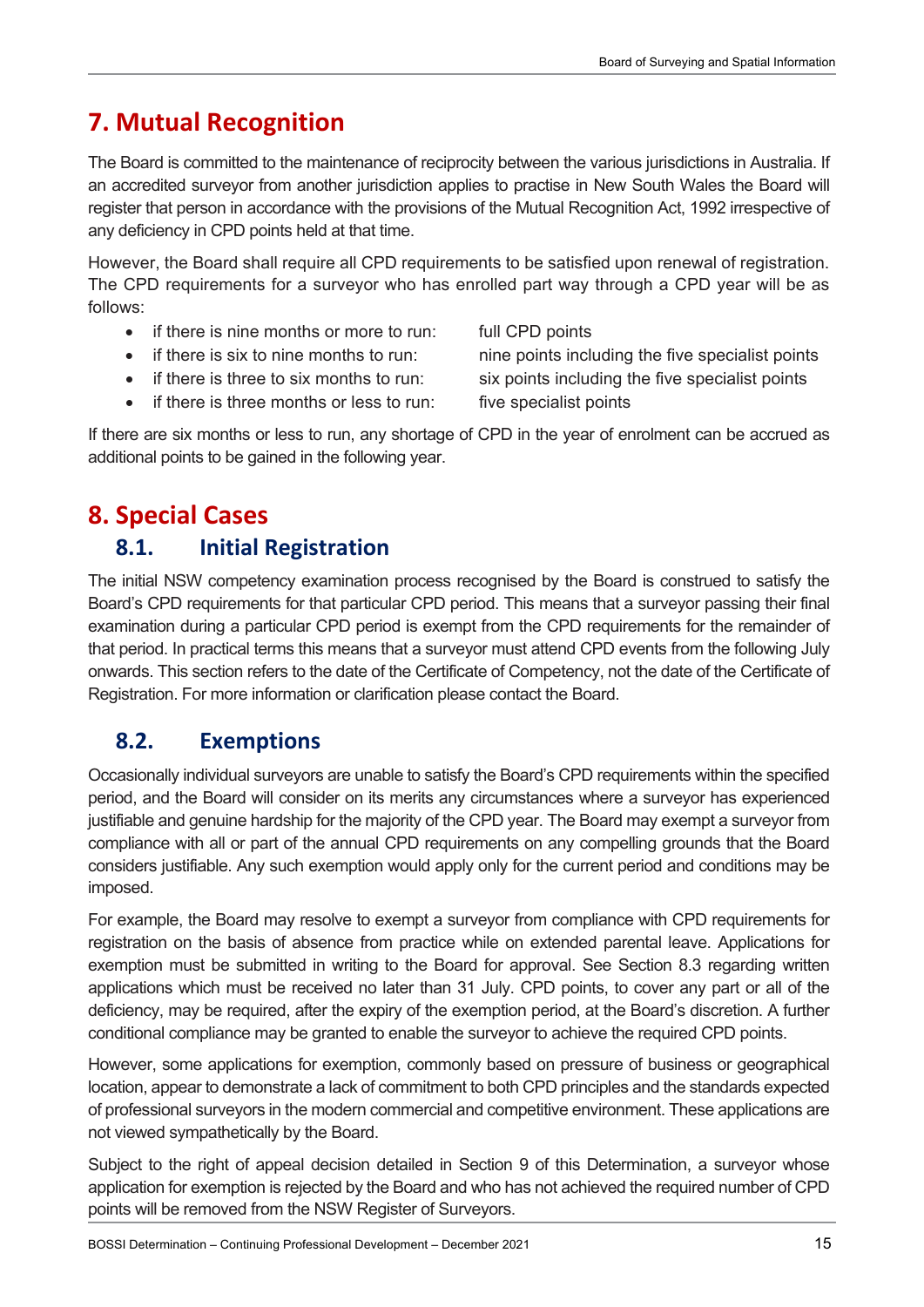## <span id="page-15-0"></span>**8.3. Conditional Compliance**

The Board may grant a surveyor a conditional compliance, for part of the annual CPD requirements on any compelling grounds that the Board may consider just. Any such conditional compliance would apply only for the current period and conditions are imposed. The surveyor will be required to gain the shortfall of points within the next CPD period and will be audited for compliance with these conditions upon renewal. Applications for conditional compliance must be submitted to the Board for approval.

Applications for exemption from full or part compliance with the Board's CPD requirements within the relevant period, or requests for Conditional Compliance, must be received by the Registrar, NSW Board of Surveying and Spatial Information, no later than 31 July. Applications must be in writing on the Conditional Compliance Request Form (see Appendix B) and be accompanied by any supporting material that will enable the Board to make an informed decision including a CPD Summary Report for the period in question from a ratified organisation.

It should be noted that such an application should not be construed as an extension of the CPD period, as it is at the Board's discretion to accept or reject an application for exemption or an application requesting conditional compliance.

Ratified organisations are not permitted to provide a conditional compliance for surveyors to complete their CPD requirements, nor can these organisations exempt a surveyor from complying with the Board's CPD requirements, either in part or in full.

It is strongly emphasised that the relevant CPD period ends on 30 June and the required CPD points should have been achieved by this date.

Subject to the right of appeal detailed in Section 9 of this Determination, a surveyor whose application for conditional compliance is rejected by the Board and who has not achieved the required number of CPD points will be removed from the NSW Register of Surveyors.

## <span id="page-15-1"></span>**8.4. Surveyors Overseas**

The Board encourages registered surveyors who are absent from Australia for an extended period to contact the Board prior to their departure, to discuss the Board's requirements regarding retention of their registration whilst they are overseas. The Board can also provide advice regarding restoration to the register on return to Australia, should a surveyor's registration lapse whilst overseas.

Each application for exemption on the grounds of overseas work or travel will be considered by the Board with regard to the particular circumstances.

General guidelines to assist surveyors to satisfy CPD requirements whilst overseas have been developed by the Board. Further to Section 4 of this Determination, CPD points can usually be accumulated by various methods, such as:

- providing evidence of competence in local professional practice to the relevant extent
- contact with surveyors and allied professionals and attendance at appropriate congresses, meetings, seminars and discussion groups
- reading any available Australian or overseas publications, journals, technical bulletins etc. with the intention of maintaining contact with professional activities in Australia and overseas
- preparing and presenting papers to professional groups
- preparing and presenting papers on overseas experience to local groups on return to Australia. This method of obtaining CPD points is especially applicable to those working on projects overseas for extended periods e.g. on drilling rigs, major engineering projects or in Antarctica etc.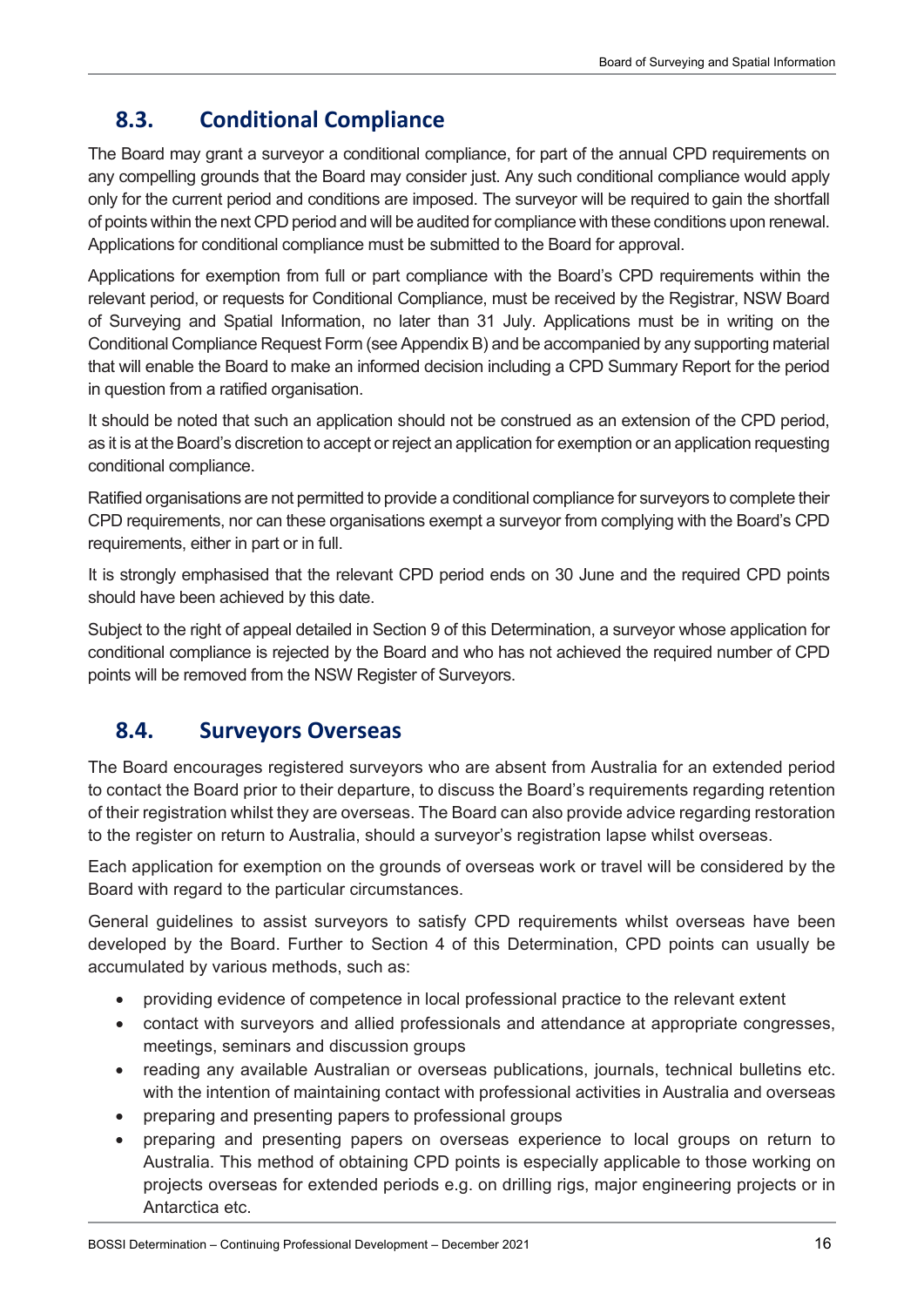It should be noted that not all CPD points can be gained by engaging in only one type of activity.

Generally, surveyors travelling, working or studying overseas may obtain relief from CPD requirements at the discretion of the Board by submission of a documented self-assessment of activities undertaken. The surveyor must satisfy the Board that they maintained professional standards and competence whilst overseas.

NSW registration should not be withheld from surveyors working overseas for periods spanning more than one year. Although such surveyors may not be able to obtain NSW cadastral and/or mining points during this time, the Board may allow an appropriate exemption to cover these circumstances as long as the surveyor makes application to the Board.

On return to Australia cadastral and/or mining points will be required at the Board's discretion and a conditional compliance may be allowed if necessary, to enable the surveyor to accumulate these points.

## <span id="page-16-0"></span>**9. Right of Appeal**

Any assessment of non-compliance with the Board's CPD Determination may be considered to be in breach of Clause 82 of the Surveying and Spatial Information Regulation 2017. As such, the assessment may be subject to the right of appeal by a surveyor, in accordance with state legislation.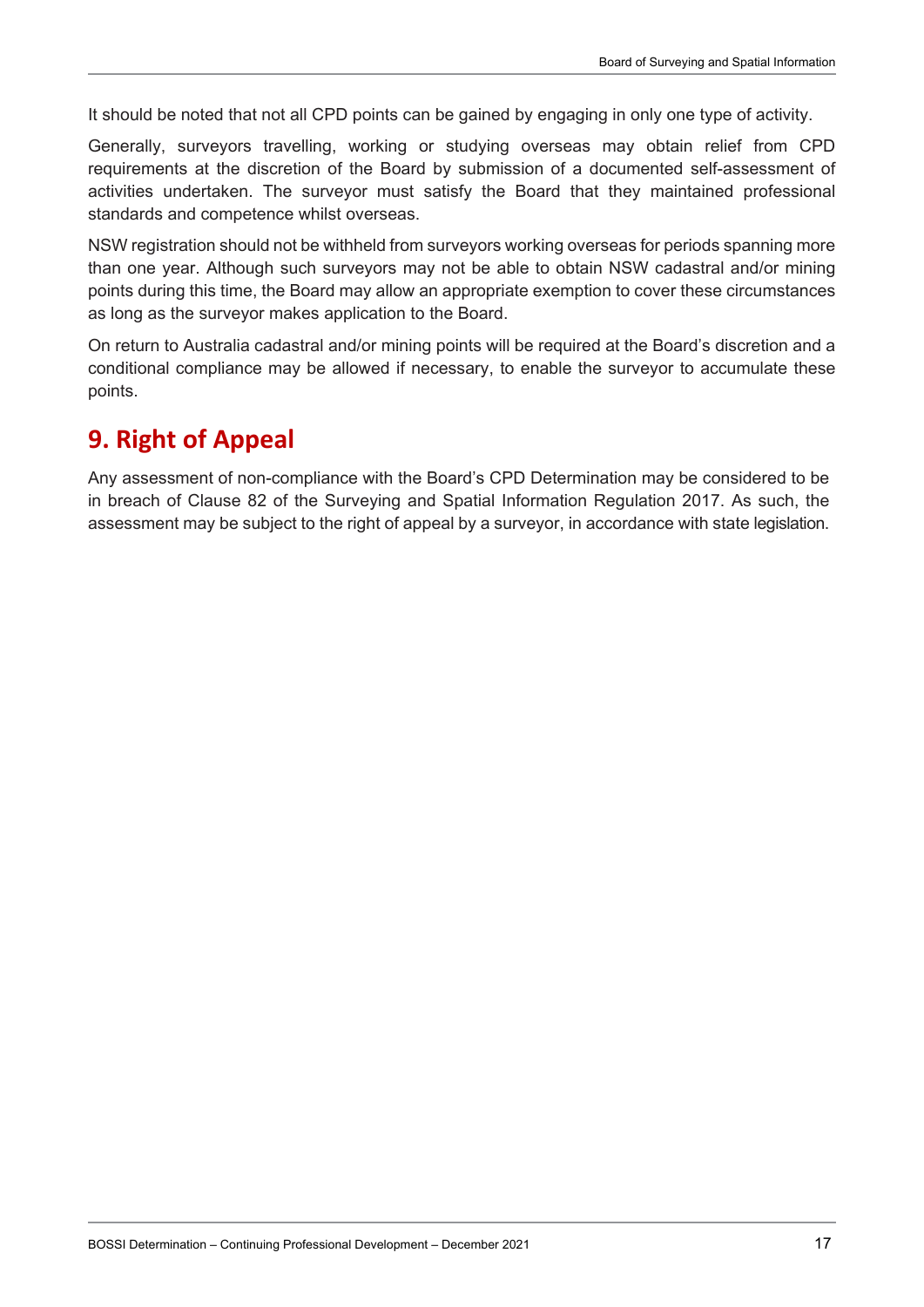## <span id="page-17-0"></span>**Appendix A – CPD Summary Report Format**

# Ratified Organisation Name

# Continuing Professional Development Summary Report CPD Year

# Surveyors Name

| Event Name | Code | Date         | Cadastral | <b>Survey Practice</b> | Mine |
|------------|------|--------------|-----------|------------------------|------|
|            |      |              |           |                        |      |
|            |      |              |           |                        |      |
|            |      |              |           |                        |      |
|            |      |              |           |                        |      |
|            |      |              |           |                        |      |
|            |      |              |           |                        |      |
|            |      |              |           |                        |      |
|            |      |              |           |                        |      |
|            |      |              |           |                        |      |
|            |      | <b>Total</b> |           |                        |      |

This CPD Summary Report confirms that "Surveyor's Name" has obtained the Continuing Professional Development points as listed above for "CPD Year"

Name:

Position:

Signature: University of Signature:

Dated: University Cert No.: Cert No.: Cert No.: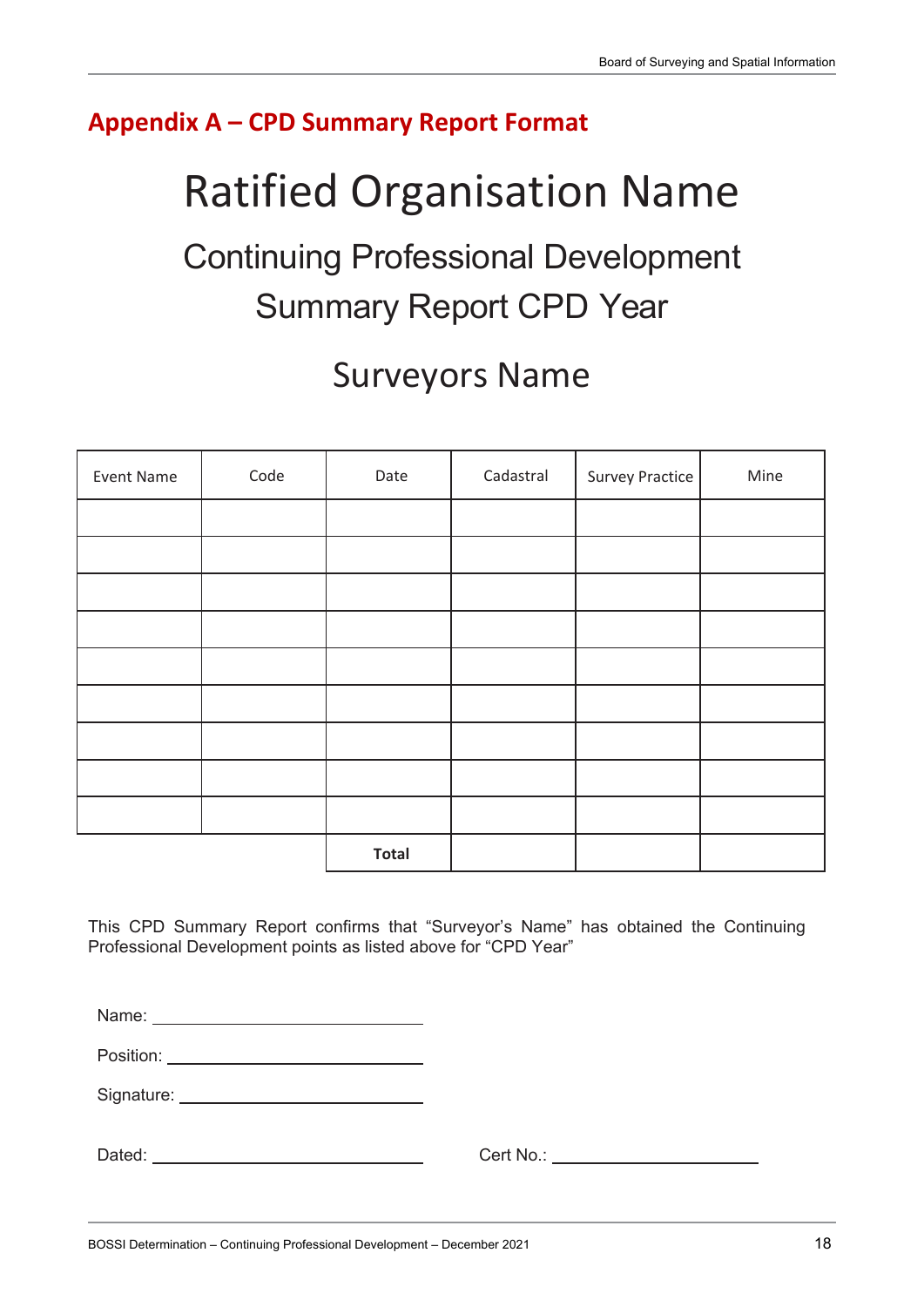## <span id="page-18-0"></span>**Appendix B – CPD Conditional Compliance Request Form**



**Board of Surveying** & Spatial Information

#### **CPD - CONDITIONAL COMPLIANCE REQUEST FORM**

This application must be received by BOSSI by 31 July Refer to Section 8.3 from BOSSI CPD Determination

#### **1. INDIVIDUAL DETAILS**

| Specialty: (please circle)    Cadastral / Mining                                |  |  |  |
|---------------------------------------------------------------------------------|--|--|--|
| Have you sought Conditional Compliance before? (Detail how many times and when) |  |  |  |

#### **2. DETAILED REASONS FOR SHORTAGE IN CPD POINTS OBTAINED TO DATE:**

*(such as genuine hardship, illness, etc. Attach separate letter if not enough room.)*

#### **3. CHECKLIST OF ATTACHMENTS (must include)**

- □ Detailed reasons / evidence to substantiate claim
- $\Box$  CPD Summary Report(s) from ratified organisation(s)

#### **APPLICANT'S DECLARATION**

I declare that the statement(s) I have made in my application for CPD Conditional Compliance are true and correct.

SIGNATURE: DATE:

#### **BOSSI CONTACT DETAILS**

Board of Surveying and Spatial Information 346 Panorama Avenue Bathurst NSW 2795 +61 2 6332 8238 [BOSSI@customerservice.nsw.gov.au](mailto:BOSSI@customerservice.nsw.gov.au)

Issue No: 1 – February 2020